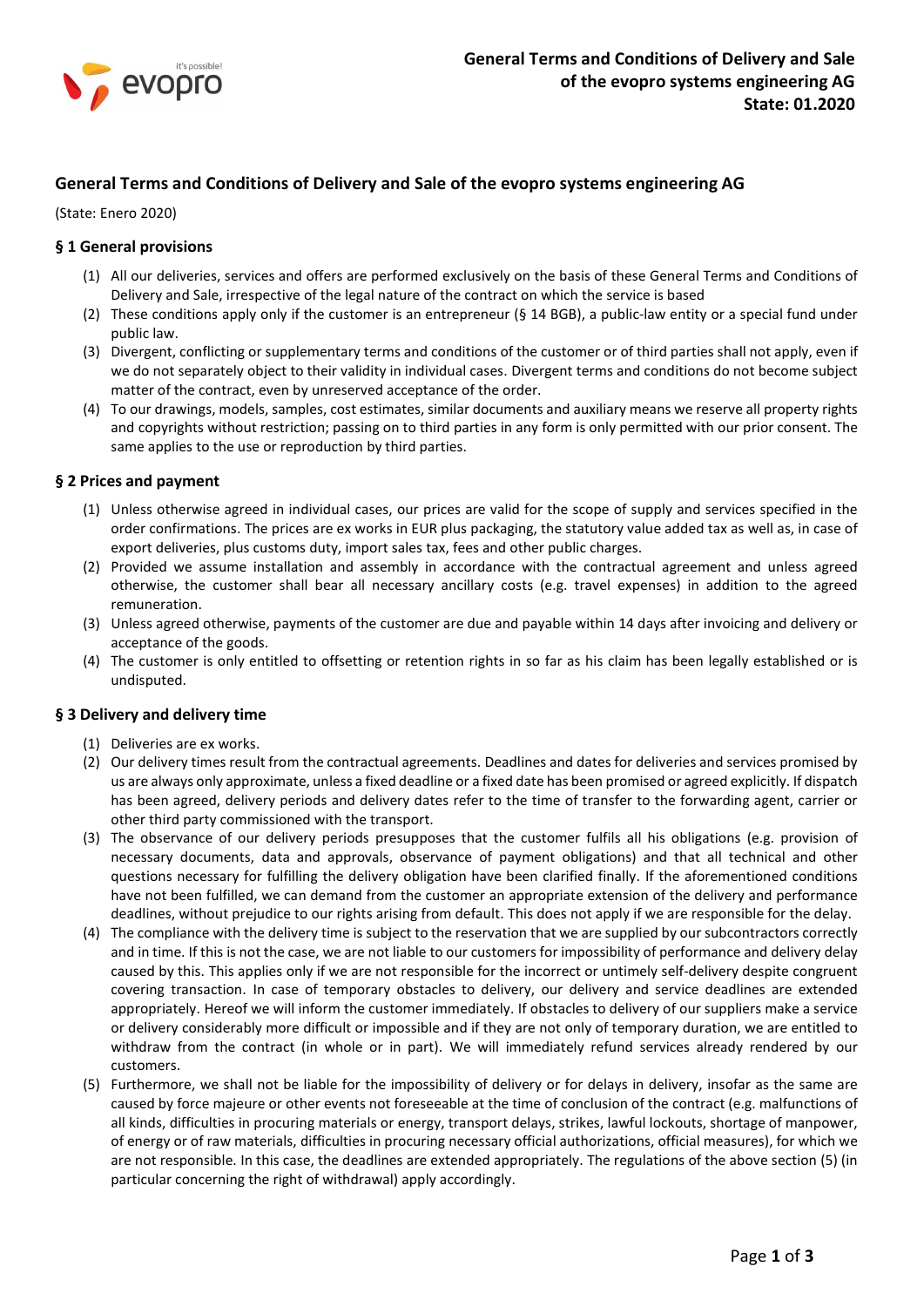

- (6) We are entitled to make partial deliveries if the customer can reasonably be expected to accept this with reasonable assessment of customer's situation and his own interests warranting protection. In particular, this is the case if
	- a. the partial delivery can be used by the customer within the scope of the contractual purpose,
	- b. the delivery of the residual ordered goods is ensured and
	- c. the customer does not incur considerable additional expenditure or additional costs as result (unless we have agreed to bear these costs).
- (7) If we should be in default with a delivery or service or if a delivery or service should be impossible for us for whatever reason, our liability for damages is limited in accordance with § 7 of these General Terms and Conditions of Delivery.

### § 4 Place of performance, passing of risk, acceptance

- (1) Place of performance for all obligations arising from the contractual relationship is the registered office of our company in Regensburg, unless otherwise provided. If we also owe the installation, the place of performance is the place where the installation is to be carried out.
- (2) If acceptance is not required, the following applies to the transfer of risk: The risk of accidental loss and accidental deterioration passes to the customer at the latest with the handing over of the delivery item to the forwarding agent, carrier or other third party designated to carry out the shipment. The start of the loading process is decisive for the handing over of the delivery item. This also applies if we perform partial deliveries or if we have undertaken further services (e.g. dispatch, assembly or installation).
- (3) If an acceptance has to be executed, the following applies to the transfer of risk: The acceptance or the fiction of acceptance is decisive for the transfer of risk. Independent on the fiction of acceptance according to § 640 Section 2 BGB (German Civil Code), the delivery is considered to be accepted (fiction of acceptance) if
	- a. the delivery and, if we also owe the installation, the installation have been completed,
	- b. we have informed the customer of this with reference to the fiction of acceptance and if we have requested him to accept the goods,
	- c. 21 working days have elapsed since delivery or installation or if the customer has started to use or commission the delivery item and in this case a period of six working days has elapsed since delivery or installation,
	- d. the customer has failed to accept the goods within this period of time for another reason than a defect notified to us making the use of the delivery item impossible or impairing it significantly.
- (4) If dispatch or acceptance is omitted or delayed due to a circumstance caused by the customer, the risk passes to the customer from the day of notification of readiness for dispatch or acceptance.

#### § 5 Warranty, material defects

- (1) The warranty period is one year from delivery or, insofar as acceptance is required, from the date of acceptance or fiction of acceptance. This period does not apply if the law according to §§ 438 Section 1 No. 2 BGB, 634 a Section 1 No. 2 and No. 3 BGB, 445 b BGB provides mandatory longer periods. Furthermore, the one-year warranty period does not apply to claims for damages of the customer according to  $\S 7$  (2) of these conditions.
- (2) Warranty rights of the customer presuppose that he has properly fulfilled his obligation of inspection and notification of defects according to § 377 HGB. Immediately after delivery to the customer or to the third party designated by him, the delivered items are to be inspected carefully. Notifications of defects are to be executed immediately in writing.
- (3) Insofar as our expenses for subsequent performance are increased by the fact that the delivery item has been taken to another location than the place of performance after delivery, any additional costs incurred as result of this are to be borne by the customer. This does not apply if the transfer of the delivery item corresponds to the intended use.
- (4) The warranty claims are cancelled if the customer modifies the delivery item or has it modified by third parties without our consent and thereby the remedy of defects will be impossible or unreasonably difficult. In any case, the customer has to bear the additional costs of the removal of defects arising from the modification.
- (5) A delivery of used objects agreed with the customer in individual cases is carried out to the exclusion of any warranty for material defects.

#### § 6 Reservation of ownership

(1) Until complete payment of all our present and future claims arising from the contractual relationship underlying these General Terms and Conditions and our current business relationship, we reserve the right of ownership of the delivered goods. If the realizable value of the securities exceeds our claims by more than 10%, we shall release securities at customer's request. In case of different security interests, we are entitled to decide which security is to be released.